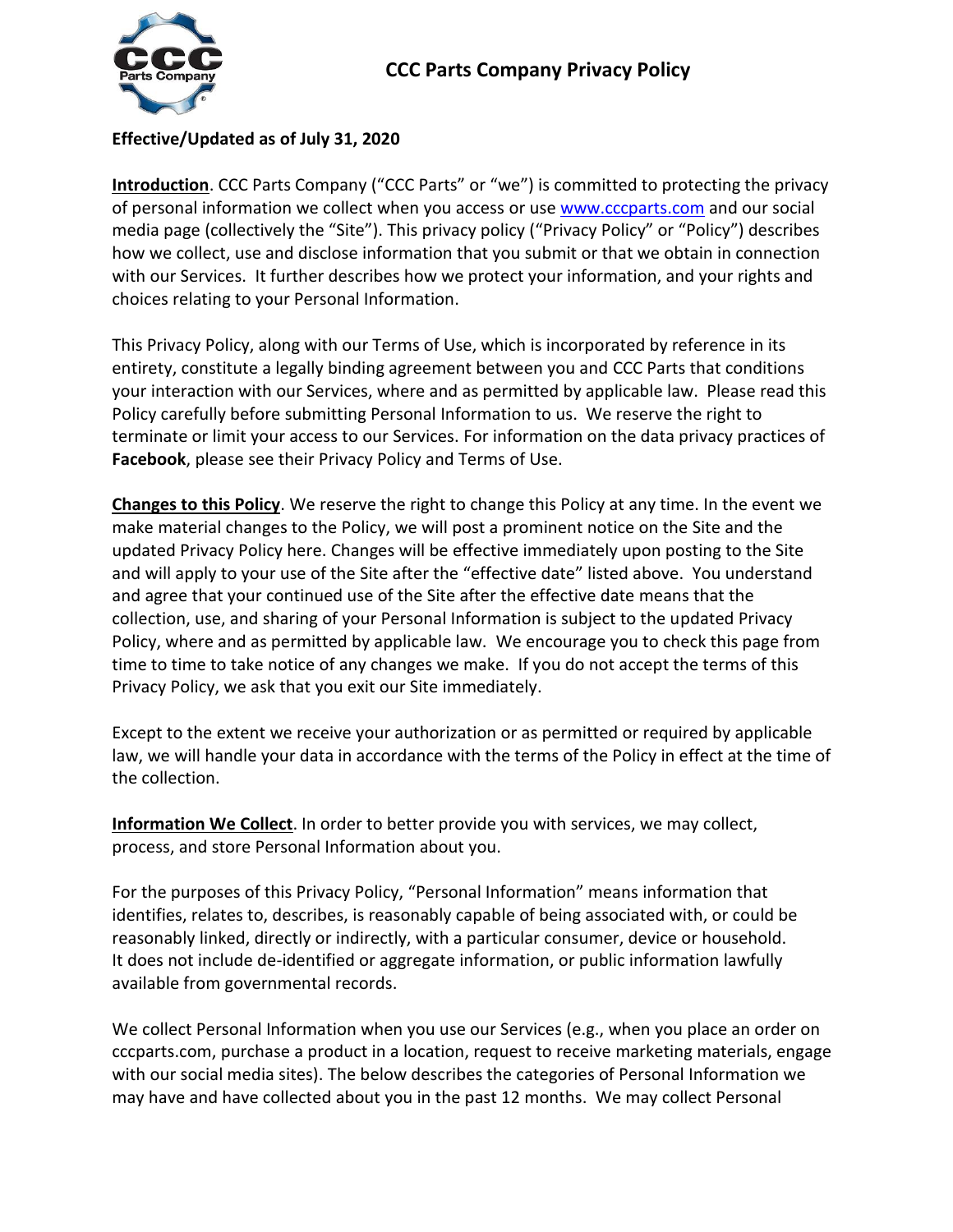

Information from a variety of sources to operate the Site, carry out our business, comply with law and other purposes described herein.

**Personal Information You Provide.** When you contact us online, by phone, or in person, report a problem on our Site, or sign up for our newsletter, promotions, special offers, you may provide:

- Your first and last names
- Email address
- Phone number
- Company name
- City, State, Zip

When you sign up for job alerts or apply for a job, you may provide us with information and documents, including when you upload documents and/or complete forms on the Site, such as a resume or application. We collect the information contained in those documents/forms in addition to other information, such as:

- Your first and last names
- Email address
- Location
- Work history, education information, skills, professional and work-related licenses
- Work authorization status
- Cover letter
- References
- Information that is available publicly

**Information From Third Parties**. We may collect and have collected in the past 12 months information about you from third parties such as from your employer, commercial credit services, through your social media services consistent with your settings on such services, from other third-party sources that are lawfully entitled to share your data with us, including from publicly available and third-party databases or services that provide information about business people that we believe will help us identify provide products and services that may be of interest to you. We may use and may share this information for the purposes described in this Policy, provided that you first provide your consent as required by law.

**Cookies and Similar Technology.** Like other websites, we may use technologies such as cookies, pixel tags, browser analysis tools, server logs and web beacons to recognize you when you return to the Site and to help us improve the quality of our service when you visit our Site. We may also use cookies to tailor our products, services and advertising to suit your personal interests, estimate our audience size, track visits to and sales at our Site and, as applicable, to process your order. We do not link your URL or IP address to any personal information.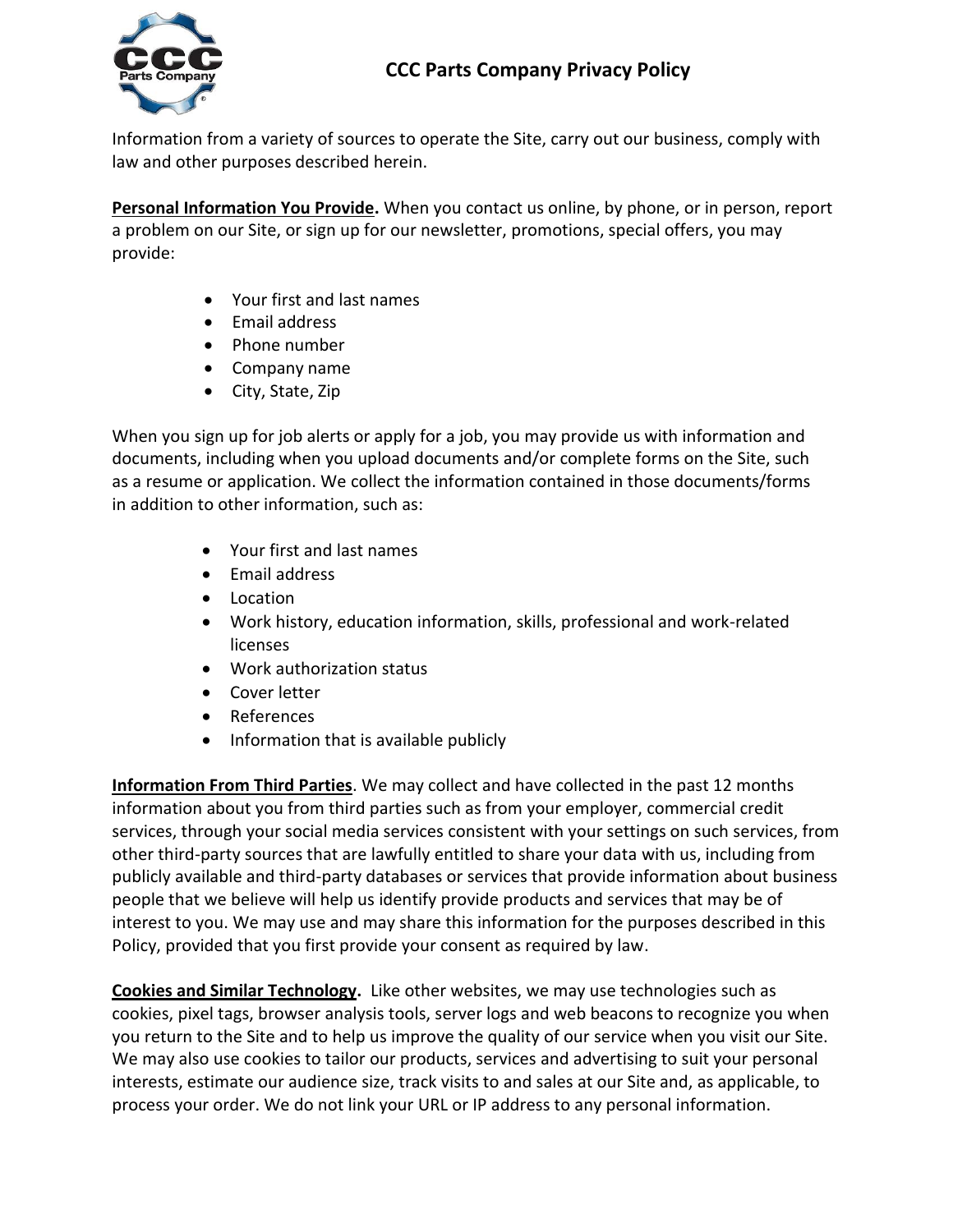

The Site contains embedded content (e.g., videos). Embedded content may place third party cookies on your device that track your online activity to enhance your experience or assess the success of their application. We have no direct control over the information these cookies collect and you should refer to their website privacy policy for additional information.

You may control cookies, including preventing or stopping the installation and storage of cookies, through your browser settings and other tools. If you do so, our Site may not function correctly. Please refer to the Help feature of your browser for information on disabling cookies.

IMPORTANT: By using the Site, you consent to the processing of any personal data for the analytics purposes and functions described above.

**Information On Your Use**. If logged in to a user account, we may collect information about and log your visits and use of the Site. This includes, for example, when you view or click on embedded content or ads. We also use cookies and internet protocol ("IP") addresses to identify you and log your use of the Site.

**Statistical Data Using Google Analytics.** The Website uses "Google Analytics" to analyze how users use the Site. Google Analytics uses "cookies," which are text files placed on your computer, to collect information such as how often users visit this Site, what pages they visit when they do so, and what other websites they used prior to coming to this Site. Google Analytics collects only the IP address assigned to you on the date you visit this site, rather than your name or other identifying information. Although Google Analytics plants a cookie on your web browser to identify you as a unique user the next time you visit this Site, the cookie cannot be used by anyone but Google. Google's ability to use and share information collected by Google Analytics about your visits to this Site is restricted by the Google Analytics Terms of Use and the Google Privacy Policy. We use the information we get from Google Analytics only to improve this Site and do not combine this information with Personal Information. You can prevent Google Analytics from recognizing you on return visits to this site by disabling cookies on your browser.

**How We Use Your Personal Information**. In general, we will use the personal information we collect about you only for the purpose it was collected, for compatible purposes, as permitted or required by law, as necessary to carry out our contractual duties and obligations, and as otherwise provided in this Policy. For example, we may use your data in the following ways:

- To provide you with the information, products, and services that you request from us or express interest in.
- To process your payments for purchases and services.
- To provide our newsletter, special offers, etc.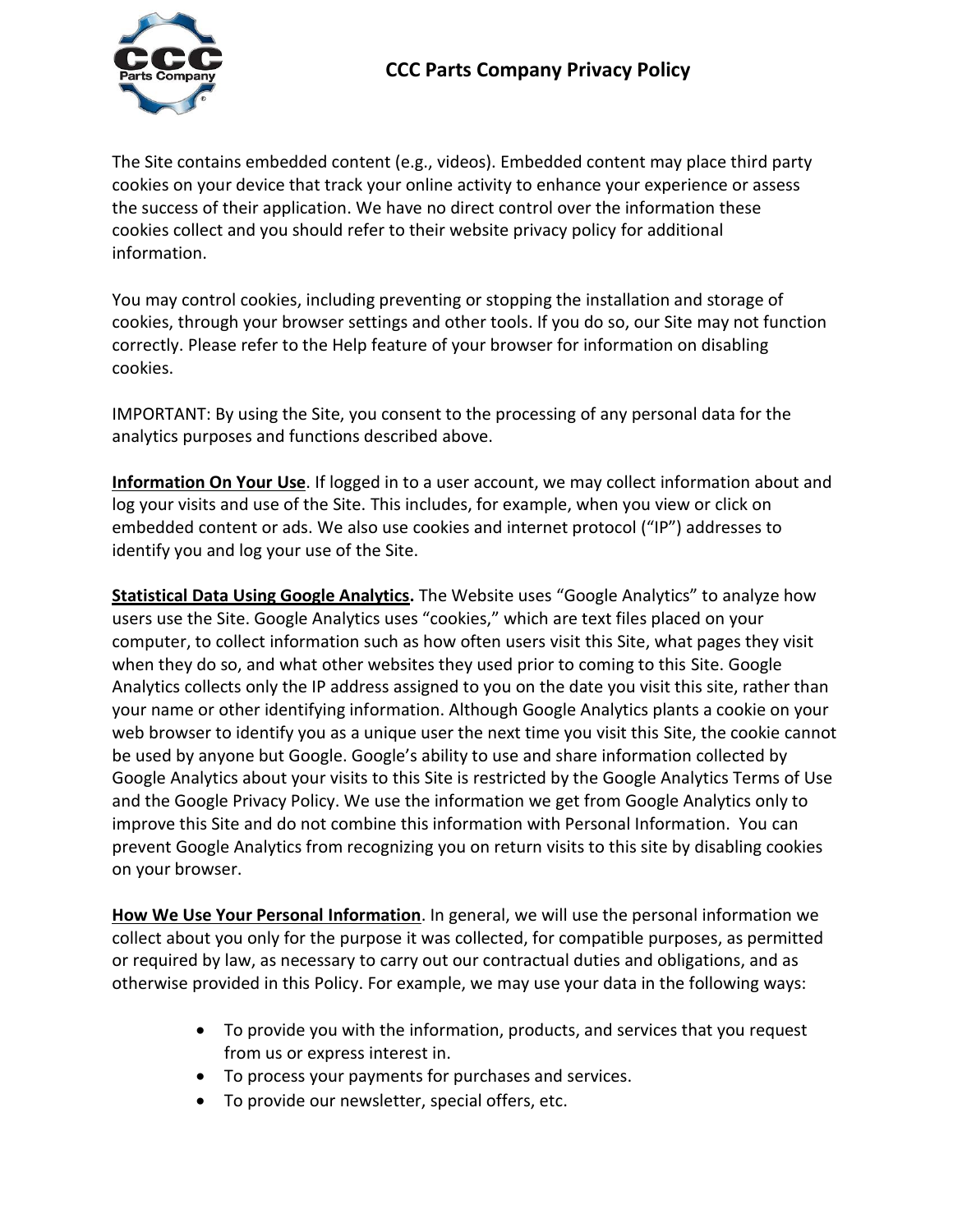## **CCC Parts Company Privacy Policy**



- To facilitate any application you make to us or send job alerts (please note that our collection and processing of your resume or related information is not an employment offer or contract between us and will not create any relationship between you and us)
- For our research and development efforts. We may use data, including public feedback, to conduct research and for the development of the Site and the services and products we provide to you.
- For other everyday business purposes such as payment processing and financial account management, product development, contract management, IT and website administration and security, fulfillment, analytics, fraud prevention, corporate governance, reporting and legal compliance.
- To ensure that content from our Site is presented most effectively to you and your device.
- To provide you with information about products and services we offer that are similar to those that you have already purchased, provided you have not optedout of receiving that information. We may provide these communications via email, postal mail, online advertising, social media, telephone, text message (including SMS and MMS), push notifications, in-app messaging, and other means.
- Meeting legal requirements and enforcing legal terms, including:
	- o Fulfilling our legal obligations under applicable law, regulation, court order or other legal process, such as preventing, detecting and investigating security incidents and potentially illegal or prohibited activities;
	- o Protecting your, our, and others' rights, property and safety;
	- o Confirming your identity;
	- o Enforcing any agreements with you; and
	- o Resolving disputes.

We do not share your personal data with any third-party advertisers for their advertising. Note if you view or click on an ad on the Site, the ad provider may get a signal that someone visited the page that displayed the ad, and they may determine it is you through the use of cookies or similar technologies.

**Disclosure of Information**. We may disclose and have disclosed in the past 12 months your Personal Information as described in this Policy, which includes disclosing it to our affiliates and non-affiliated third parties, as we deem necessary to carry out those purposes.

- **Third Party Vendors.** We may disclose and have disclosed in the past 12 months your Personal Information with a member of our group partners or third party vendors as follows:
	- o With your consent or as you direct;
	- o To manage the Site;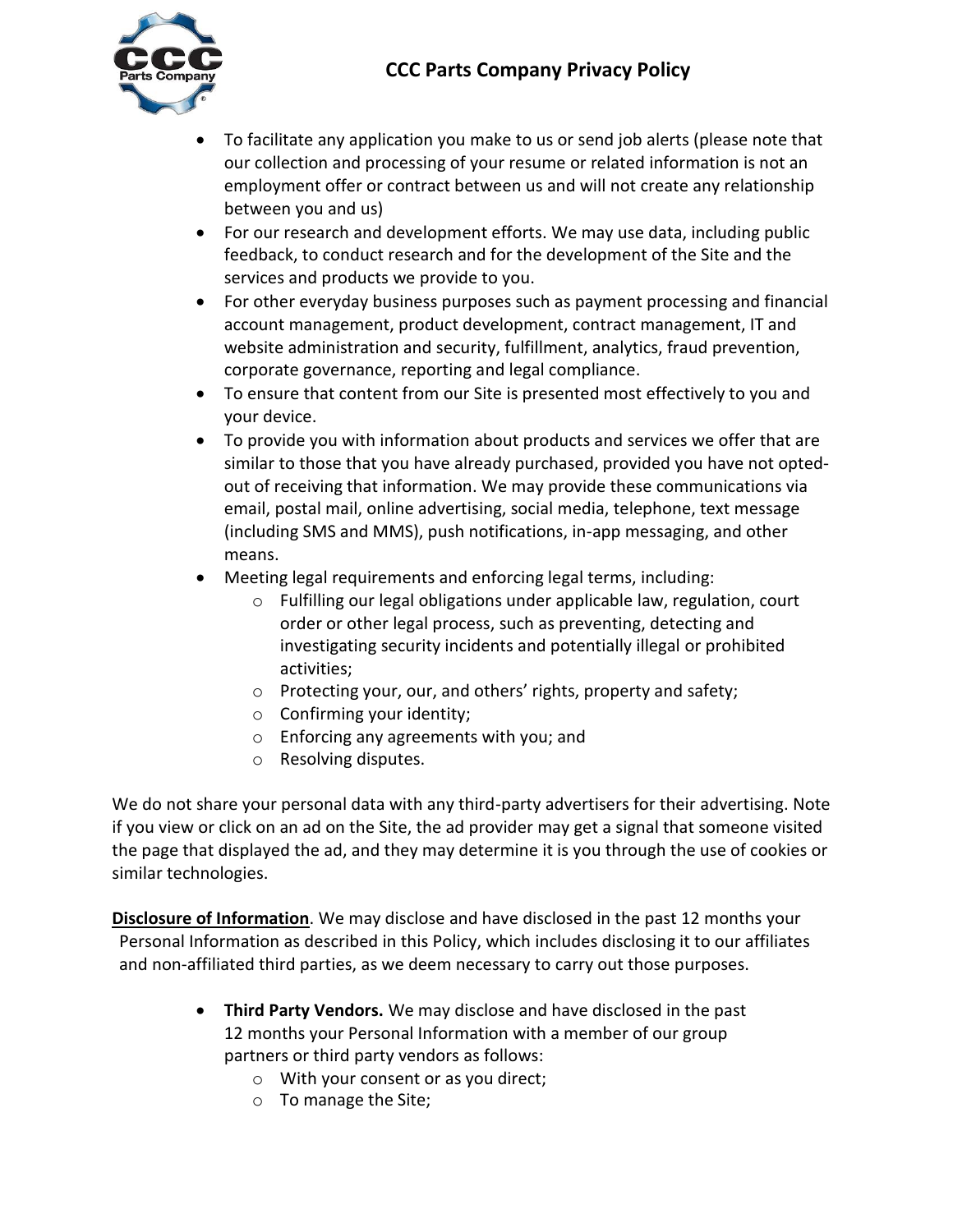



- o To improve and optimize our Site.
- o For the performance of obligations arising from any contract we enter into with you;
- o To process payments and requests for products and services;
- o To provide you with products, services, offers, newsletters, promotions, etc.;
- o To engage in marketing activities, such as sharing Personal Information with our partners to deliver advertisements to our shared customers;
- o To enhance our services by, among other methods, obtaining assistance with providing more personalized services to you through analytics and other technologies (including, but not limited to, data storage, maintenance services, database management, web analytics and payment processing).
- o To protect our interests and legal rights, such as through responding to subpoenas and defending litigation; and
- o To protect against and prevent fraud, illegal activity (such as identifying and responding to incidents of hacking or misuse of our websites and mobile applications) and claims and other liabilities

We expect and generally require affiliates and non-affiliates to implement and maintain reasonable security standards regarding the protection of data, and require that they process your Personal Information only for the purposes we define by contract.

- **Legal Process, Security, Defense, Protection.** It is possible that we will need to disclose your Personal Information to non-affiliated third parties if required by law, subpoena, or other legal process, or if we have a good faith belief that disclosure is reasonably necessary to: demonstrate our relationship with you; to investigate, prevent, or take action regarding suspected or actual illegal activities or to assist law enforcement agencies; protect the security or integrity of our facilities and Site; to investigate and defend against ourselves against any third-party allegations or claims; or protect the rights and safety of others.
- **Change in Control or Sale.** We may choose to buy or sell assets, and may share and/or transfer customer information in connected with the evaluation of and entry into such transactions. Also, if we (or our assets) are acquired, or if we go out of business, enter bankruptcy, or go through some other change of control, Personal Information could be one of the assets transferred to or acquired by a third party. In such cases, we will take necessary steps to the extent possible to ensure that the entity acquiring our business or assets would have obligation to use the Personal Information that comes with it strictly in accordance with this Privacy Policy. You acknowledge that any entity that acquires all or substantially all of the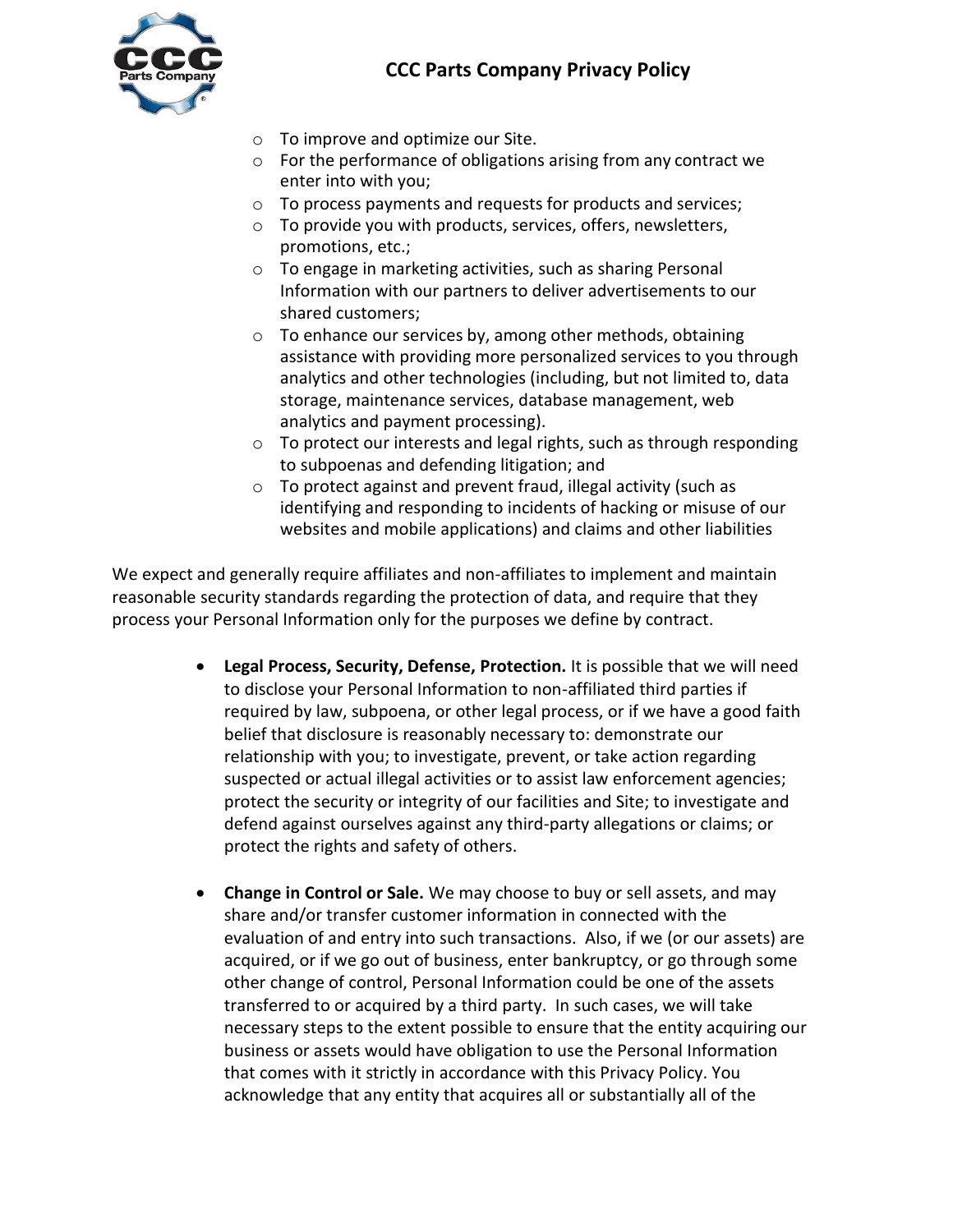

Company's assets will have the right to continue using your Personal Information only set forth in this Privacy Policy or as otherwise agreed to by you.

We do not sell or license your data to third parties. We do not share your personal data with any third-party advertisers for their advertising.

**Safeguarding of Information**. We seek to protect your Personal Information from unauthorized access, use, and disclosure using appropriate physical, technical, organizational, and administrative security measures based on the type of Personal Information and how we are processing that information. However, no system for safeguarding personal or other information is 100% secure and even though we have taken steps to protect your Personal Information from being intercepted, accessed, used or disclosed by unauthorized persons, we cannot fully eliminate security risks associated with Personal Information. We take a number of steps to safeguard the security of Personal Information obtained through the Site. However, we cannot guarantee that data may not be accessed, disclosed, altered, or destroyed by breach of any of our administrative, physical, or technical safeguards.

To the maximum extent allowed by applicable law, you agree and acknowledge that CCC Parts will not be liable or responsible if any information about you is intercepted, accessed, and/or used by an unintended recipient. If you have reason to believe that the security of your communications or Personal Information has been compromised, please notify us immediately using the contact information below.

**Do Not Track**. "Do Not Track" is a privacy preference that you can set in your Internet search browser that sends a signal to a website that you do not want the website operator to track certain browsing information about you. However, because our Site is not configured to detect Do Not Track signals from a user's computer, we are do not respond to Do Not Track requests. More information about "do not track" is available at www.allaboutdnt.org concerning such information.

We do not track Site users over time and across third party websites. Third parties, other than our service providers (such as our website analytics provider), do not have our permission to track which websites you visited prior to and after visiting our website.

**Your Choices Regarding Your Personal Information**. You can always limit the information you provide to us, but if you choose not to provide certain requested information, you may be unable to access some of the services, offers, and content on the Site.

You may unsubscribe from any of our newsletters or other communications for which you have registered by calling 1-888-782-5776. You may opt out of receiving future marketing communications via email by following the instructions in the email to opt-out or clicking on the unsubscribe link within any email communication that you receive.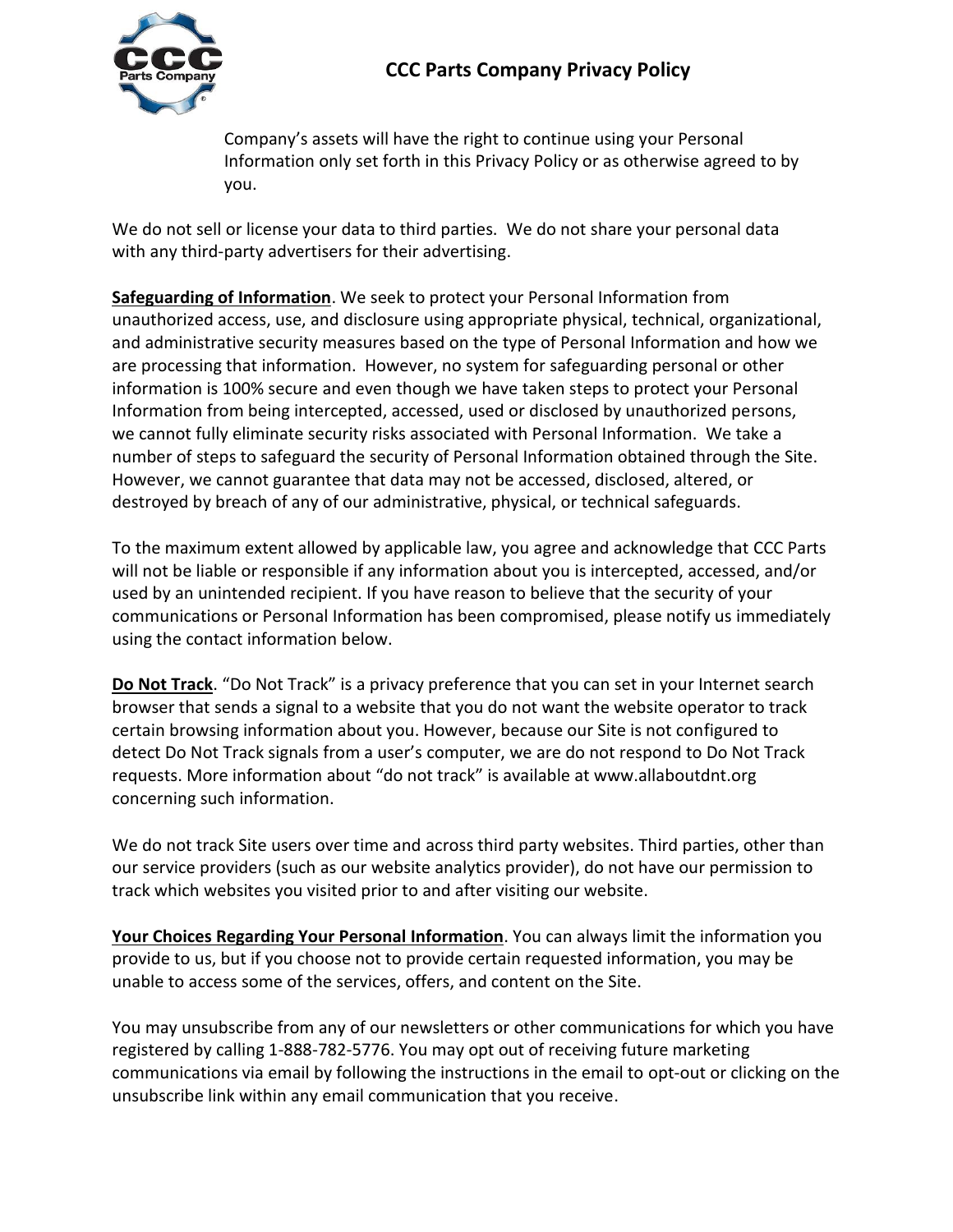## **CCC Parts Company Privacy Policy**



If you opt out of receiving communications by calling 1-888-782-5776 you will receive no notification on our products or services.

**Links to Third Parties' Sites and Third Party Integrations**. We may provide links to websites or resources outside of our Site for your informational purposes only. We may also provide links to third party integrations. Third party integrations are websites or platforms that synchronize with our Site to provide you with additional functionality, tools, or services such as accepting job applications, sending newsletters, applying for credit, etc.

You acknowledge and agree we are not responsible for the availability of third party sites, resources, or integrations and do not endorse and are not responsible or liable for any content, advertising, goods, services or other materials on, available through, or provided by such sites, resources, or integrations. We are not responsible for the privacy or other practices of such sites and cannot guarantee the security of Personal Information that you provide, or is collected by, such sites. We encourage you to review the privacy policies and terms and conditions on those linked sites.

**Social Media Plugins**. The Site uses social media plugins (e.g. Facebook) to enable you to easily share information with others. When you visit our Site, the operator of the social plugin can place a cookie on your computer, enabling that operator to recognize individuals who have previously visited our Site. If you are logged into the social media website (e.g. Facebook, Twitter) while browsing our Site, the social plugins allow that social media website to share data about your activities on our Site with other users of their social media website. For example, Facebook Social Plugins allow Facebook to show your Likes and comments on our pages to your Facebook friends. Facebook Social Plugins also allow you to see your friends' Facebook activity on our website. We do not control any of the content form the social media plugins. For more information about social plugins from other media websites you should refer to those sites' privacy and data/information sharing statements/policies.

**Personal Information of Children**. The Site is not directed to children as the products and services on this Site are intended for persons 13 years of age and older. CCC Parts does not knowingly collect, use or disclose any Personal Information from children. If we learn that Personal Information of persons less than 13 years-of-age has been collected through our Site, we will take the appropriate steps to delete this information. If you are a parent or guardian and discover that your child or a minor under the age of 13 has posted, submitted or otherwise communicated Personal Information to our Site without your consent, please contact us at **1- 888-782-5776** so that we may take appropriate actions to remove the minor's Personal Information from our systems.

**Where We Store Your Personal Data**. We generally store the Personal Information that you provide to us on servers located in the United States for no longer than is necessary to provide you with our Services. Those periods are also based on complying with applicable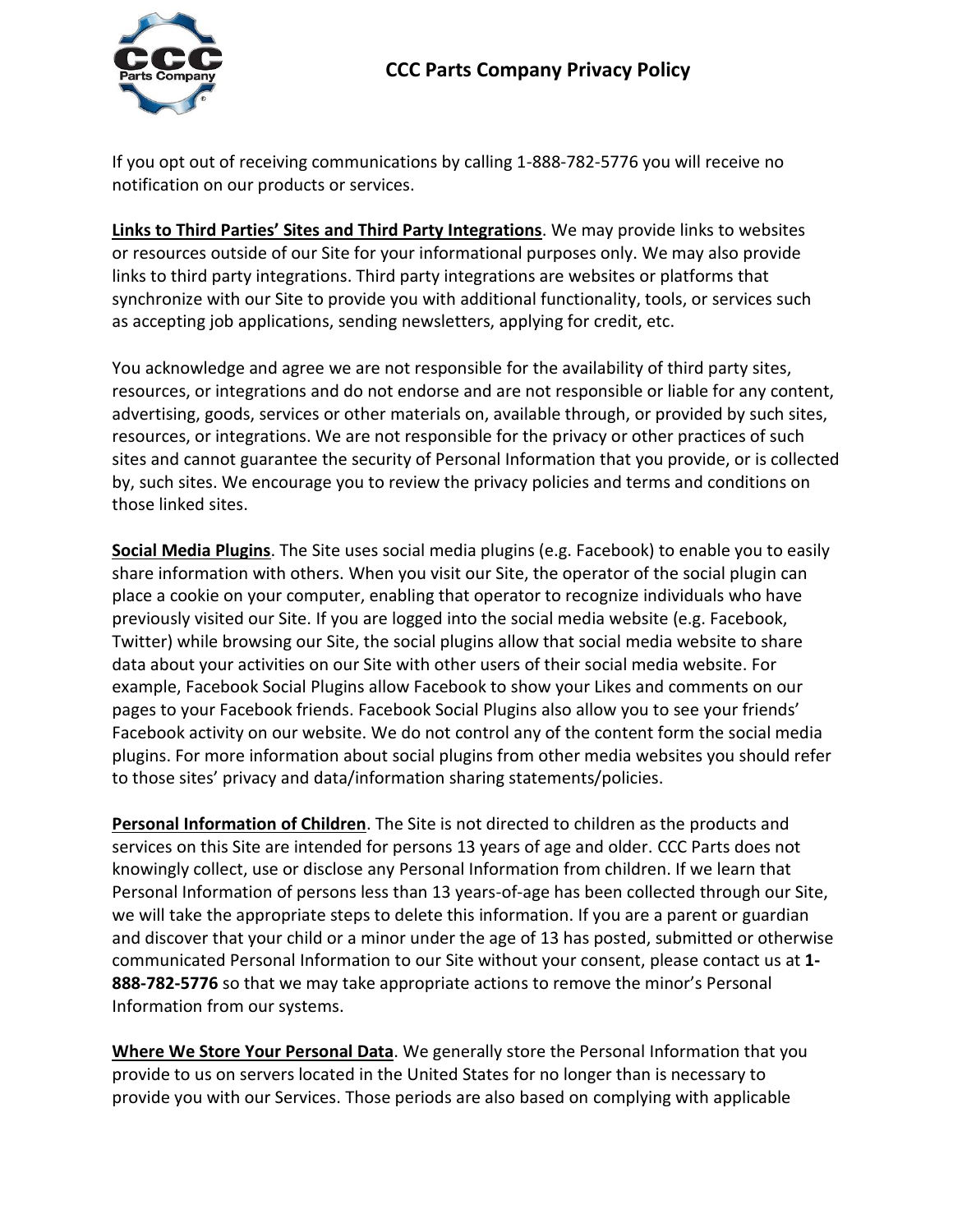## **CCC Parts Company Privacy Policy**



data protections laws, applicable legal and regulatory obligations, resolving disputes or collect fees owed, or as is otherwise permitted or required by applicable law, rule or regulation.

If you are located in another jurisdiction, you should be aware that once your Personal Information is submitted through our Site, it may be transferred to our servers in the United States which may not have similar data protection laws to the country in which you reside.

**Applicable law**. This Policy is governed by the internal substantive laws of Tennessee, without regard to its conflict of laws principles. Jurisdiction for any claims arising under or out of this Privacy Policy shall lie exclusively with the state and federal courts within Tennessee. If any provision of this Policy is found to be invalid by a court having competent jurisdiction, the invalidity of such provision shall not affect the validity of the remaining provisions of this Policy, which shall remain in full force and effect.

**California Residents**. The California Consumer Privacy Act ("CCPA") provides California residents with certain rights regarding their Personal Information. This section explains these rights and how to make a verifiable consumer request to exercise those rights. You may only make a verifiable consumer request for access to your Personal Information to us twice within a 12 month period, free of charge. You also may request a list of the third parties to whom we have disclosed your Personal Information (if any), as well as the type of Personal Information disclosed to those parties.

- **Right to know and access your Personal Information collected and disclosed.** We are committed to ensuring that you know what information we collect about you. Subject to certain exceptions, you can submit a request to us for the following information, with respect to Personal Information we have collected about you in the past 12 months:
	- $\circ$  The categories of or specific pieces of Personal Information we've collected about you.
	- o The categories of sources from which we collected the Personal Information.
	- $\circ$  The business or commercial purposes for which we collected or disclosed the Personal Information.
	- $\circ$  The third parties with whom we shared the information.
- **Right to request deletion of your Personal Information.** Upon your request, we will delete the Personal Information we have collected about you, except for situations where specific information is necessary for us to retain for particular purposes, such as providing you with a good or service that you requested; performing a contract we entered into with you; maintaining the functionality or security of our systems; using internally in ways that are compatible with the context in which you provided the information or are reasonably aligned with your expectations; or complying with or exercise rights provided by the law. If we cannot grant your deletion request, we will specify the basis for denial.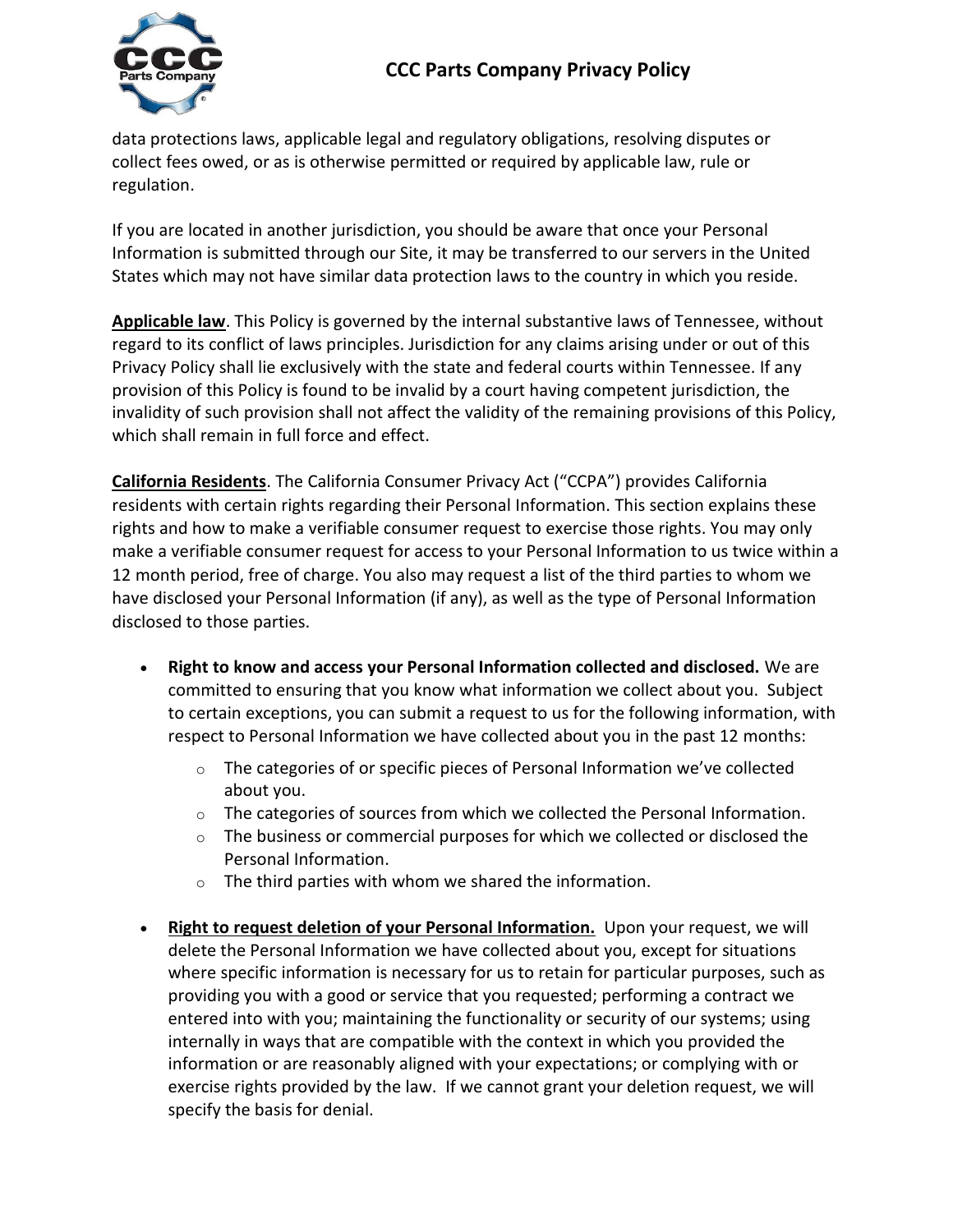

- **Right to non-discrimination.** We will not discriminate against you for exercising any of your rights under the CCPA. In particular, this means that consumers who exercise their rights in accordance with this Privacy Policy will not be denied or charged different prices or rates for goods or services, nor will we offer a different level or quality of goods or services than others.
- **Right to opt-out of the sale of Personal Information.** Under the CCPA, you have the right to opt out of the "sale" of your Personal Information from businesses that sell your Personal Information. We do *not* sell your Personal Information.
- **Notice of Financial Incentive**. This Notice of Financial Incentive includes an explanation of financial incentives we may offer California residents when they provide us with Personal Information. Those incentives are reasonably related to the information's value, as permitted by the CCPA. The material aspects of any financial incentive will be explained and described when you sign up.

Your participation in these programs is optional. If you choose to participate, you may withdraw at any time by contacting us at [PrivacyContact@cccparts.com.](mailto:PrivacyContact@cccparts.com)

The financial incentives offered by CCC Parts from time to time in exchange for consumer data are commonly percentage/promotional discount codes to be applied to a single purchase (typically in exchange for an email address or for joining a member rewards program). The discounts may result in a range of savings to the consumer, depending on the details of the purchase.

Incentives, including percentage/promotional discounts, are not directly tied to, or exclusively based upon, a set value of any individual element of consumer data, but are reasonably based in good faith on the following considerations:

- $\circ$  Some consumers first experience our brand online and offering an incentive provides a unique opportunity for them to explore our products.
- $\circ$  Some of CCC Parts marketing and advertising activities are done online and email communications are a key part of reaching existing and potential consumers in a manner which they both expect and that allows for them to exercise choices about how or whether or not to be contacted.
- $\circ$  Discounts may also be affected by factors such as performance targets, geographic location, seasonality and market trends.
- **California Shine The Light.** California Civil Code Section 1798.83, also known as "Shine The Light" law, permits California residents to annually request information regarding the disclosure of your Personal Information (if any) to third parties for the third parties' direct marketing purposes in the preceding calendar year. Requests may be made one time per calendar year. If applicable, this information would